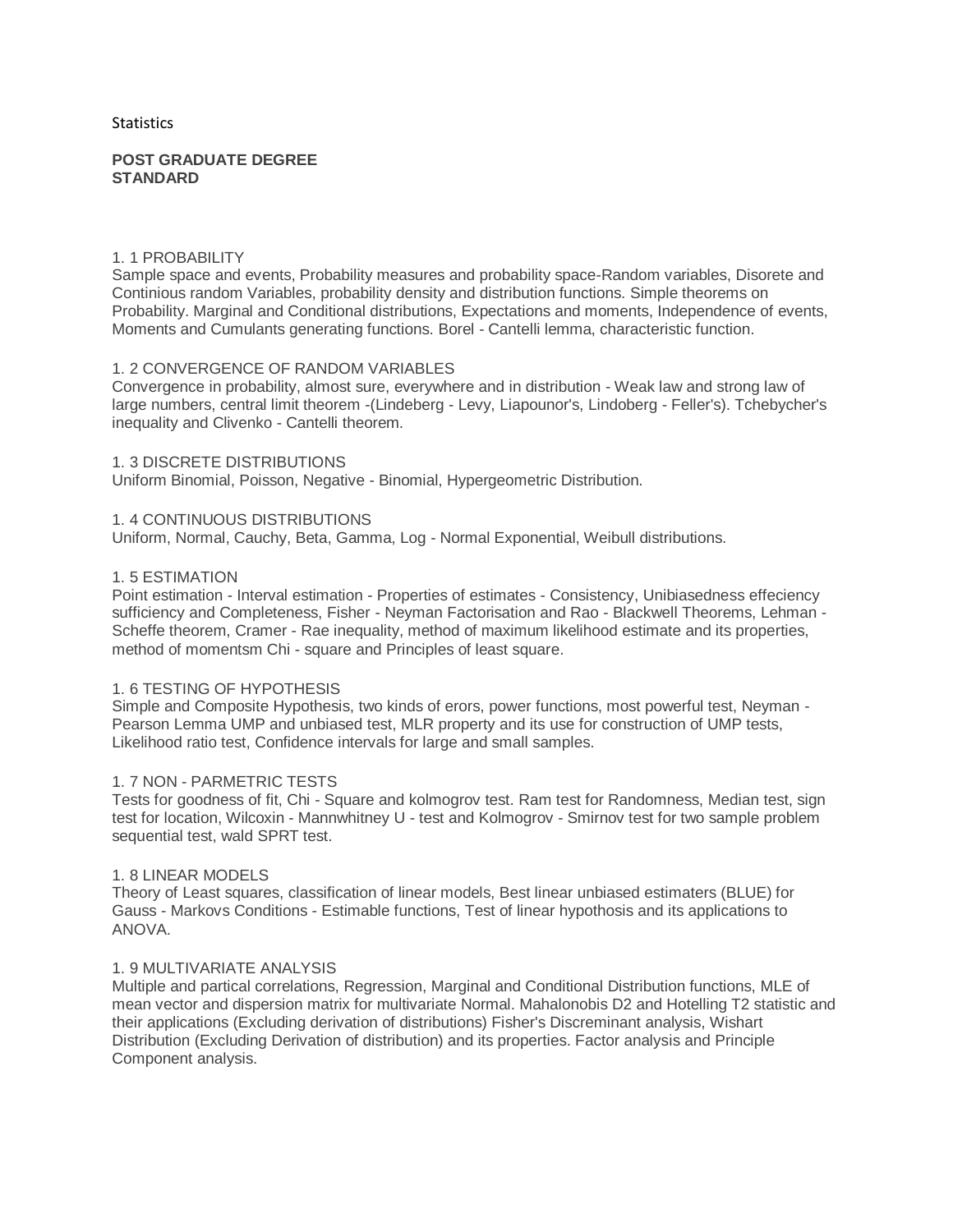# 1. 10 BASIC PROGRAMMING

Variables, Constants, Strings, flow charts, Basic expression and control statements, standard Library functions, subsevipted Variables. DIM and DATA statements, Simple programming problems - FORTRAN Language - Simple illustrations, Simple WORD STAR and LOTUS Commands.

## PAPER - II

# 2.1 DESIGN OF EXPERIMENTS:-

Principles, CRD, RBD, LSD, RBD with many observations per cell, missing plot techinque, fractional experiments 2" and 3" design. General theory of partial Confounding and fractional replication, analysis of Split plot, BIBD and PBIBD, simple lattice design, lineer and second order response surface design and Youden Square Design.

## 2.2 STATISTICAL QUALITY CONTROL:-

Concepts of quality and meaning of Control Different types of Control Charts like x, R, p and np charts and it uses. CUSUM chart. Sampling inspection Vs 100 percent inspection, single, double, multiple and sequential plans for attribes inspection. Variable sampling plan. The OC, ASN, ATI and AOQ Curves, concept of producer's risk and Consumer's risk, AQL, LTPD, AOQL, IQL, MAPD and MAAOQ.

## 2.3 RELIABILITY :-

Definition of Reliability; maintainability and availability, Life distribution, failure rate and bath-tub, failure cure exponential and wleibull model. Reliability of series and parallel systems and other simple Configurations. Different types of redundancy like hot and cold and use of redundancy in reliability improvement. Problems in life testing, Censored and truncated experiments for exponential models.

#### 2.4 SAMPLING:-

Simple random sampling systematic and stratified, Ratio and Regression estimates, Double sampling, Sampling and Non-Sampling errors. Cluster sampling, Two stage and Multistage sampling Multi-phase sampling Sample survey organisation - CSO and NSSO.

# 2.5 OPERATIONS RESEARCH :-

Linear Programming-Simplex procedure, Transportation and Assignment problems, Duality, Dual Simplex, Game Theory, Single and Multi period inventory Control Models-ABC analysis, Queuing Models - Waiting time distributions of M/M/1, M/M/C Models with different service policy, Service time distributions.

#### 2.6 TIME SERIES :-

Concepts of time series, additive and multiplicative models, resolutions into Components, determination of trend by free hand drawing, Moving averages, filling of mathematical Curves, seasonal indices and the estimate of the variance for random Components, Auto-regressive, Moving averages and ARIMA models.

#### 2.7 INDEX NUMBERS:-

Definition, Construction interpretation and limitations of index numbers, Lapeyre's Paasche'sMarshell - Edgeworth, Fisher's index numbers and their Comparisons for Good index Number. Construction for cost of living index number and Wholesale price index.

# 2.8 ECONOMETRICS :-

Theory and analysis of Consumer demand specification and estimation of demand function, Demand elasticities. Thery of production, supply functions and elasticities, input demand functions. Estimation of parameters in Single equation model classical least squares, generalised least squares, heteroscedasticity, serial correlation, multi collineavity, errors in variables model, simultaneous equation models, Input and output models, Identification, Rank an Order Conditions, Short-term-economic forecasting.